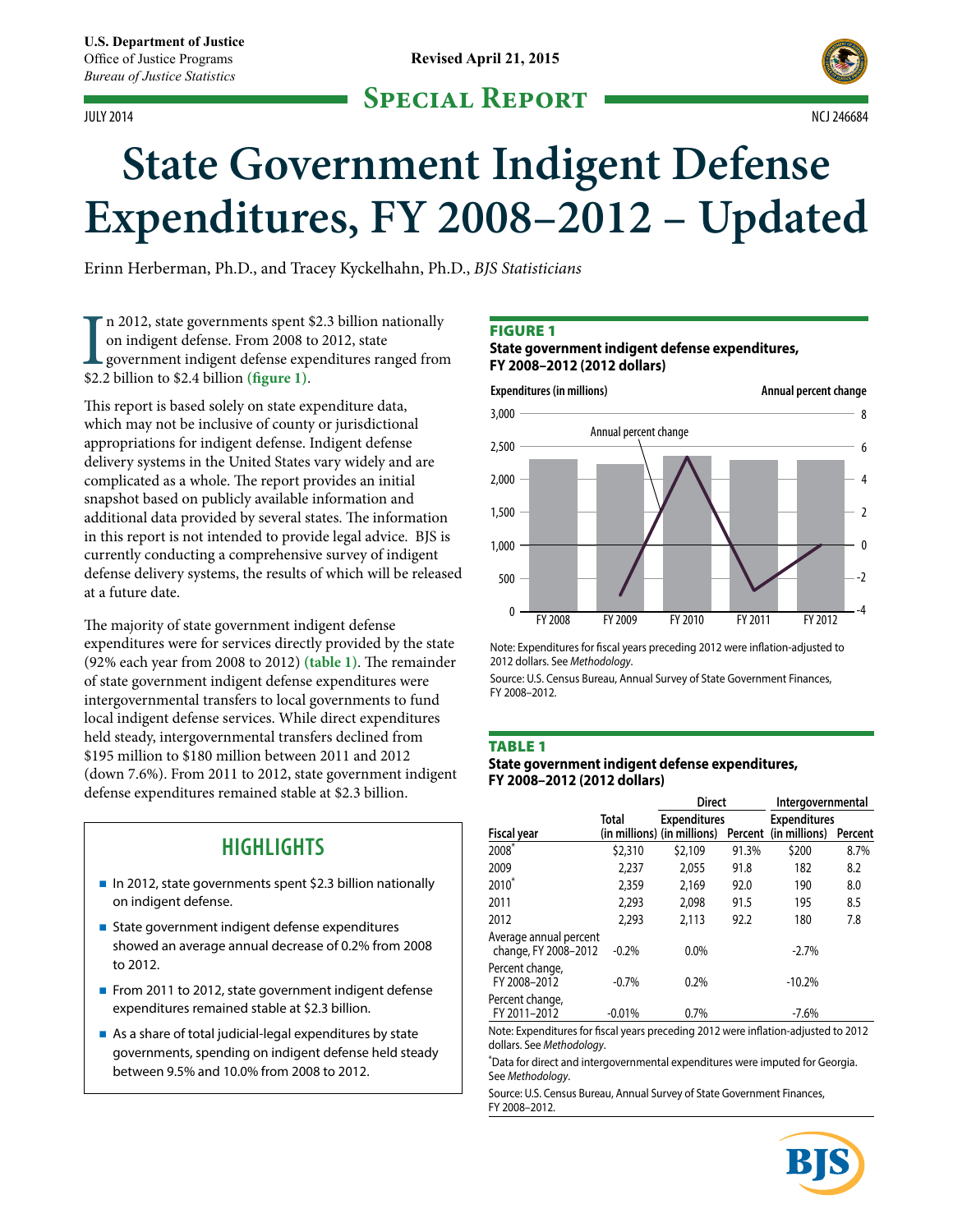From 2008 to 2012, state government spending on all judicial-legal services ranged from \$22.8 to \$23.6 billion **(table 2)**. As a share of total judicial-legal expenditures by state governments, spending on indigent defense held steady between 9.5% and 10.0% during this period.

The data used in this report are from a larger study funded by the Bureau of Justice Statistics (BJS) and produced by the Census Bureau. The study, *Indigent Defense Services in the United States, FY 2008–2012* (NCJ 246683, BJS web, July 2014), contains information on—

- $\blacksquare$  state legislation related to the provision of indigent defense
- $\blacksquare$  the availability, quality, and sources of data for state government indigent defense expenditures for each state and the District of Columbia
- total, direct, and intergovernmental indigent defense expenditures by state
- limited information on indigent defense expenditures by some local governments.

For this report, financial data for fiscal years 2008 to 2012 were inflation-adjusted to 2012 constant dollars (see *Methodology*). For the Census Bureau's Indigent Defense Services (IDS) study, expenditure data are in nominal dollars.

The Sixth and Fourteenth Amendments to the U.S. Constitution guarantee that people accused of crimes who cannot afford an attorney have the right to appointed counsel. In response to the U.S. Supreme Court mandate for appointed counsel, states enacted various methods to provide indigent defense services. Indigent defense funding, service delivery, and administration differ by state. Depending on the state, indigent defense expenditures are funded by the state or local governments, or a combination of both. Pennsylvania is the only state that does not provide any state-based funding for indigent defense, leaving all financial responsibility to the counties. States also have varying methods of service delivery for indigent defense, using different combinations of public defender offices, assigned counsel systems, or contract systems with private attorneys. In addition, the source of administration at the state or local levels for indigent defense services varies across states, including sources of governance, policy determinations, and operations.

Some state-administered systems are not funded completely by the state. Some county-administered systems are funded entirely by the state government. Caution must be taken when comparing states on the total state government indigent defense expenditures presented in the Census Bureau's IDS study, as the information may not encompass all resources spent on indigent defense. In addition, as this report focuses only on state government indigent defense expenditures, these data cannot be used to compare spending on indigent defense and prosecution.

### Table 2

#### **State government judicial-legal expenditures, FY 2008–2012 (2012 dollars)**

|                     |                                                 |       | Intergovernmental                    |         |  |
|---------------------|-------------------------------------------------|-------|--------------------------------------|---------|--|
| Total (in millions) | <b>Expenditures</b><br>(in millions)<br>Percent |       | <b>Expenditures</b><br>(in millions) | Percent |  |
| \$22,963            | \$21,888                                        | 95.3% | \$1,076                              | 4.7%    |  |
| 23,599              | 22,427                                          | 95.0  | 1,172                                | 5.0     |  |
| 23,514              | 21,946                                          | 93.3  | 1,568                                | 6.7     |  |
| 22,957              | 21,376                                          | 93.1  | 1,581                                | 6.9     |  |
| 22,842              | 21,328                                          | 93.4  | 1,514                                | 6.6     |  |
| $-0.1%$             | $-0.6%$                                         |       | 8.5%                                 |         |  |
| $-0.5%$             | $-2.6%$                                         |       | 40.8%                                |         |  |
| $-0.5\%$            | $-0.2\%$                                        |       | $-4.3%$                              |         |  |
|                     |                                                 |       | <b>Direct</b>                        |         |  |

Note: Expenditures for fiscal years preceding 2012 were inflation-adjusted to 2012 dollars. See *Methodology*.

Source: U.S. Census Bureau, Annual Survey of State Government Finances, FY 2008–2012.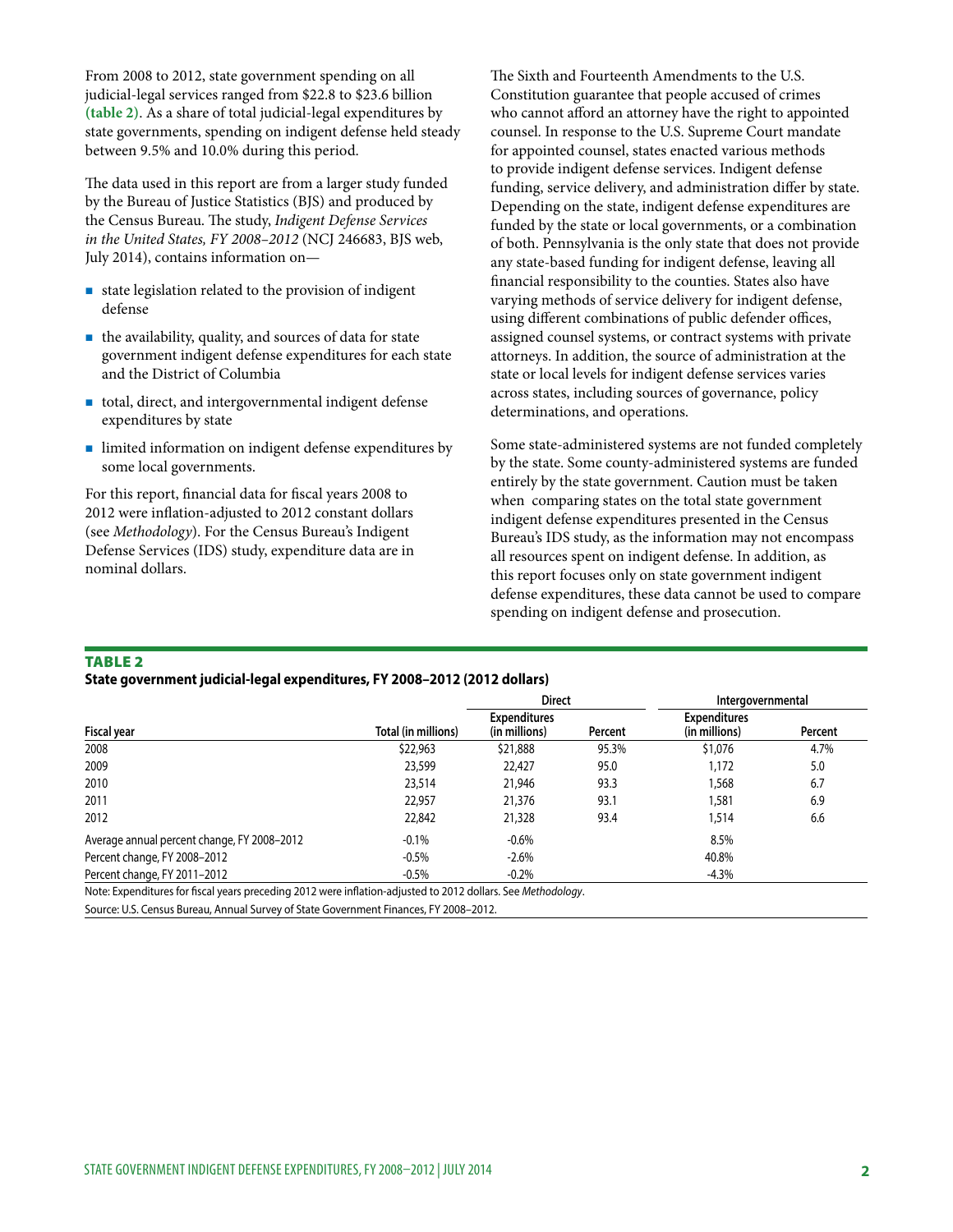# **Comparing total indigent defense expenditures and spending by public defender offices**

Fiscal year 2008 data from the Census Bureau's Indigent Defense Services (IDS) study were compared to calendar year 2007 data from the Bureau of Justice Statistics' (BJS) Census of Public Defender Offices (CPDO), which collected office-level data from approximately 950 publicly funded public defender offices located in 49 states and the District of Columbia.<sup>1</sup> The universe included all public defender offices principally funded by state or local governments that provided general criminal defense services, conflict services, or capital case representation.

The CPDO collected operational expenditure data for the government-funded public defender offices, which represented one component of total indigent defense system. In comparison, the IDS study by the Census Bureau consisted of all spending on indigent defense, including contract attorneys, assigned counsel, and public defender office expenditures.

<sup>1</sup>In 2007, Maine did not have a publicly funded public defender office.

The CPDO and IDS studies differed in other ways. The CPDO only contained operational expenditures, while the IDS study also included capital outlay, generally a small percentage of spending on indigent defense. The CPDO reported on calendar year 2007, while the Census Bureau's IDS study collected data for fiscal year 2008, which included some of calendar year 2007.<sup>2</sup>

Among the 22 states classified as state-administered in the CPDO, state government expenditures for calendar year 2007 for (14) states were within 10% of expenditures from the Census FY 2008 data. $3$  Of the remaining seven states, four states contained 17% to 50% more expenditures than in the Census Bureau's IDS study, and three states had 50% more expenditures in the IDS study than the CPDO **(table 3)**.

2The degree to which CY 2007 expenditures was included in a state's FY 2008 expenditures depended on the start of a state's fiscal year, which varies by state.

<sup>3</sup>In the upcoming BJS 2013 National Survey of Indigent Defense, 29 states are classified as state-administered.

#### Table 3

### **Comparison of Indigent Defense Expenditures in BJS's Census of Public Defender Offices, CY 2007, and Census Bureau's Indigent Defense Services Study, FY 2008 (2012 dollars)**

|               | <b>BJS's Census of Public</b><br>Defender Offices, CY 2007 | <b>Census Bureau's Indigent</b><br>Defense Services Study, FY 2008 |                                                 |                       |  |
|---------------|------------------------------------------------------------|--------------------------------------------------------------------|-------------------------------------------------|-----------------------|--|
| <b>State</b>  | <b>Expenditures</b><br>(in thousands)                      | <b>Expenditures</b><br>(in thousands)                              | <b>Expenditure difference</b><br>(in thousands) | Percent<br>difference |  |
| Alaska        | \$19,388                                                   | \$33,750                                                           | \$14,362                                        | 74.1%                 |  |
| Arkansas      | 22,556                                                     | 30,777                                                             | 8,220                                           | 36.4                  |  |
| Colorado      | 42,626                                                     | 86,628                                                             | 44,002                                          | 103.2                 |  |
| Connecticut   | 53,558                                                     | 51,461                                                             | $-2,097$                                        | $-3.9$                |  |
| Delaware      | 15,430                                                     | 16,001                                                             | 571                                             | 3.7                   |  |
| Hawaii        | 9,564                                                      | 10,420                                                             | 856                                             | 9.0                   |  |
| lowa          | 54,608                                                     | 56,132                                                             | 1,523                                           | 2.8                   |  |
| Kentucky      | 36,583                                                     | 42,922                                                             | 6,339                                           | 17.3                  |  |
| Maryland      | 87,222                                                     | 95,445                                                             | 8,223                                           | 9.4                   |  |
| Massachusetts | 138,847                                                    | 218,775                                                            | 79,929                                          | 57.6                  |  |
| Minnesota     | 69,536                                                     | 72,135                                                             | 2,599                                           | 3.7                   |  |
| Missouri      | 38,411                                                     | 36,941                                                             | $-1,470$                                        | $-3.8$                |  |
| Montana       | 20,995                                                     | 21,105                                                             | 110                                             | 0.5                   |  |
| New Hampshire | 14,254                                                     | 17,754                                                             | 3,500                                           | 24.6                  |  |
| New Jersey    | 111,392                                                    | 118,465                                                            | 7,072                                           | 6.3                   |  |
| New Mexico    | 41,725                                                     | 44,213                                                             | 2,488                                           | 6.0                   |  |
| North Dakota  | 1,913                                                      | 4,988                                                              | 3,076                                           | 160.8                 |  |
| Rhode Island  | 9,881                                                      | 13,569                                                             | 3,688                                           | 37.3                  |  |
| Vermont       | 7,695                                                      | 11,217                                                             | 3,522                                           | 45.8                  |  |
| Virginia      | 42,047                                                     | 43,884                                                             | 1,837                                           | 4.4                   |  |
| Wisconsin     | 90,876                                                     | 89,783                                                             | $-1,093$                                        | $-1.2$                |  |
| Wyoming       | 8,568                                                      | 8,026                                                              | $-542$                                          | $-6.3$                |  |

Sources: Bureau of Justice Statistics, Census of Public Defender Offices, CY 2007; and U.S. Census Bureau, Annual Survey of State Government Finances, FY 2008.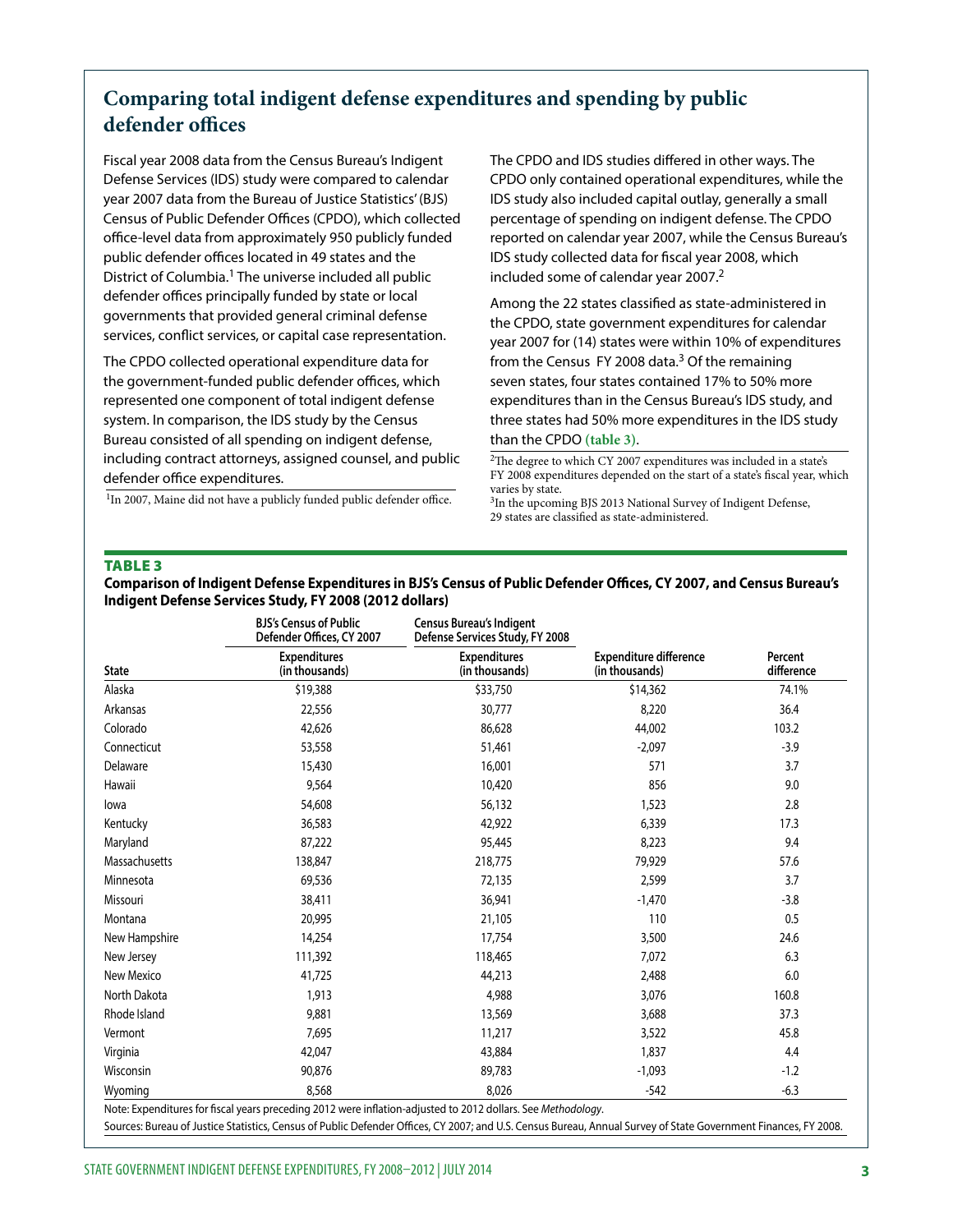## **Methodology**

The data used for this report and in the Census Bureau study were extracted from the U.S. Census Bureau's Annual Survey of State Government Finances for fiscal years 2008 through 2012. This report includes state government indigent defense expenditures and total judicial-legal expenditures compiled by U.S. Census Bureau representatives. Data were collected from government audits, budgets, and other financial reports. Differences in functional responsibilities from state to state may prohibit the comparability of expenditure data across all jurisdictions, and caution should be exercised when comparing government expenditures. For more detailed information on the functional responsibilities by state, see the previously referenced Census Bureau study, *Indigent Defense Services in the United States, FY 2008–2012,* (NCJ 246683, BJS web, July 2014).

### **Adjusting for Inflation**

Government expenditures for fiscal years preceding 2012 were inflation adjusted to 2012 dollars, as is standard for state government spending. Annual chain-type price indices for gross domestic product were employed as divisors, and unadjusted expenditures were employed as dividends to produce inflation adjusted expenditures in 2012 dollars.

The U.S. Department of Commerce, Bureau of Economic Analysis, developed the price indices used in all inflation adjustments, as published through their interactive data tool (http://www.bea.gov/iTable/index\_nipa.cfm). (See Table 1.1.4, Price Indexes for Gross Domestic Product, March 27, 2014.)

### **Imputation**

For 2008 and 2010, expenditure data for Georgia were only available for total indigent defense expenditures. Totals for direct and intergovernmental expenditures for Georgia for those 2 years were imputed by taking the average share for each category for 2009, 2011, and 2012, and applying it to 2008 and 2010.

Expenditures for California were compiled using the State of California Governor's Budget. However, only partial indigent defense expenditure information was available; therefore, California's expenditures are likely an underestimate. Census Bureau data from Florida could not be fully validated. These states' data were used to impute national totals. For FY 2009, Tennessee State Budget Publications were used to provide data for imputation to national totals.

### **Terms and definitions**

**Expenditures**—external cash payments made from any source of funds, including any payments financed from borrowing, fund balances, intergovernmental revenue, and other current revenue.

**Intergovernmental transfers**—the sum of payments made from one government entity to another, including grants-in-aid, shared revenues, payments in lieu of taxes, and amounts for services performed by one government for another on a reimbursable or cost-sharing basis (e.g., payments by one government to another for boarding prisoners). Excludes amounts paid to other governments for purchase of commodities, property, or utility services.

**Direct expenditures**—all expenditures except those classified as intergovernmental. Includes direct current expenditures (e.g., salaries, wages, fees, and commissions and purchases of supplies, materials, and contractual services) and capital outlays (e.g., construction and purchase of equipment, land, and existing structures). Note that capital outlays are included for the year in which the direct expenditure was made, regardless of how the funds were raised (e.g., bond issue) or when they were paid back.

**Indigent defense services**—the provision of legal services to individuals accused of crimes who cannot afford an attorney.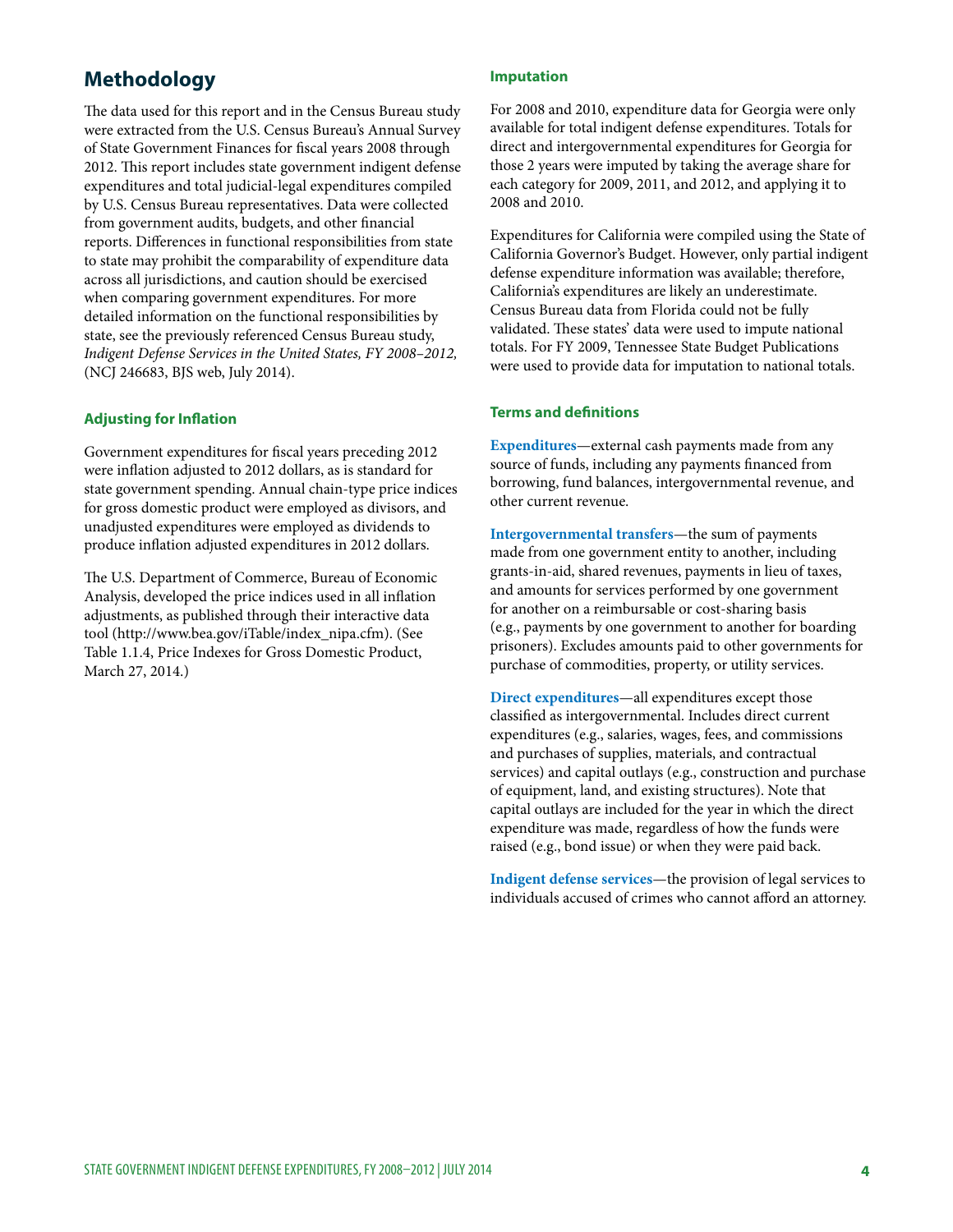#### Appendix table 1

**State government indigent defense expenditures, by state, FY 2008–2012 (2012 dollars)**

|                            |                 | Total state government indigent defense expenditures (in thousands) |                                    |                                    |                          | Average annual                  |                          |                                 |
|----------------------------|-----------------|---------------------------------------------------------------------|------------------------------------|------------------------------------|--------------------------|---------------------------------|--------------------------|---------------------------------|
|                            | FY 2008         |                                                                     |                                    |                                    |                          | percent change,<br>FY 2008-2012 |                          | Percent change, Percent change, |
| Alabama                    | 72,540          | FY 2009                                                             | FY 2010                            | FY 2011                            | FY 2012<br>59,707        | $-4.9%$                         | FY 2008-2012<br>$-17.7%$ | FY 2011-2012<br>$-9.8%$         |
| Alaska                     |                 | 73,973                                                              | 66,590                             | 66,221                             | 40,036                   | 4.3                             | 18.6                     | 5.5                             |
|                            | 33,750<br>2,796 | 35,682<br>2,627                                                     | 36,794<br>2,287                    | 37,957                             | 1,378                    | $-17.7$                         | $-50.7$                  | $-37.0$                         |
| Arizona                    |                 |                                                                     |                                    | 2,189                              |                          |                                 | 22.2                     |                                 |
| Arkansas                   | 30,777          | 24,046<br>$\overline{\phantom{a}}$                                  | 31,146<br>$\overline{\phantom{a}}$ | 34,816<br>$\overline{\phantom{a}}$ | 37,600<br>$\overline{a}$ | 5.0<br>$\overline{\phantom{a}}$ | $\overline{\phantom{a}}$ | 8.0<br>$\overline{\phantom{a}}$ |
| California                 | --              |                                                                     |                                    |                                    |                          |                                 |                          |                                 |
| Colorado <sup>a</sup>      | 86,628          | 99,127                                                              | 98,036                             | 92,324                             | 100,714                  | 3.8                             | 16.3                     | 9.1                             |
| Connecticut                | 51,461          | 52,087                                                              | 50,453                             | 51,269                             | 64,002                   | 5.5                             | 24.4                     | 24.8                            |
| Delaware                   | 16,001          | 15,622                                                              | 14,804                             | 15,251                             | 18,792                   | 4.0                             | 17.4                     | 23.2                            |
| Florida                    |                 | $\overline{a}$                                                      |                                    |                                    |                          | $\overline{\phantom{a}}$        | $\overline{\phantom{a}}$ | $\overline{\phantom{a}}$        |
| Georgiab                   | 76,075          | 66,457                                                              | 69,524                             | 68,706                             | 69,539                   | $-2.2$                          | $-8.6$                   | 1.2                             |
| <b>Hawaii<sup>c</sup></b>  | 10,420          | 10,708                                                              | 9,491                              | 8,869                              | 9,275                    | $-2.9$                          | $-11.0$                  | 4.6                             |
| Idaho                      | 2,197           | 2,238                                                               | 2,018                              | 2,018                              | 1,990                    | $-2.5$                          | $-9.4$                   | $-1.4$                          |
| <b>Illinois</b>            | 26,151          | 26,984                                                              | 24,527                             | 23,313                             | 20,266                   | $-6.4$                          | $-22.5$                  | $-13.1$                         |
| Indiana <sup>c</sup>       | 23,318          | 24,504                                                              | 24,920                             | 24,352                             | 24,906                   | 1.6                             | 6.8                      | 2.3                             |
| lowa                       | 56,132          | 59,397                                                              | 58,436                             | 55,492                             | 55,726                   | $-0.2$                          | $-0.7$                   | 0.4                             |
| Kansas                     | 25,084          | 25,252                                                              | 24,845                             | 23,117                             | 22,714                   | $-2.5$                          | $-9.4$                   | $-1.7$                          |
| Kentucky                   | 42,922          | 41,466                                                              | 46,061                             | 44,995                             | 43,586                   | 0.4                             | 1.5                      | $-3.1$                          |
| Louisiana <sup>d</sup>     | 30,360          | 29,923                                                              | 71,479                             | 71,349                             | 67,964                   | $\ddot{\cdot}$                  | $\ddot{\cdot}$           | $-4.7$                          |
| Maine <sup>c</sup>         | 14,946          | 14,104                                                              | 13,141                             | 13,483                             | 14,448                   | $-0.8$                          | $-3.3$                   | 7.2                             |
| Maryland                   | 95,445          | 97,423                                                              | 89,869                             | 87,268                             | 87,952                   | $-2.0$                          | $-7.9$                   | 0.8                             |
| Massachusettsc             | 218,775         | 206,999                                                             | 208,858                            | 200,136                            | 191,228                  | $-3.4$                          | $-12.6$                  | $-4.5$                          |
| Michigan                   | 14,585          | 14,549                                                              | 13,415                             | 12,950                             | 12,866                   | $-3.1$                          | $-11.8$                  | $-0.7$                          |
| Minnesota <sup>c</sup>     | 72,135          | 72,771                                                              | 69,241                             | 68,218                             | 64,509                   | $-2.8$                          | $-10.6$                  | $-5.4$                          |
| <b>Mississippi</b>         | 3,009           | 3,329                                                               | 3,416                              | 3,638                              | 4,307                    | 9.0                             | 43.2                     | 18.4                            |
| Missouric                  | 36,941          | 38,239                                                              | 37,541                             | 36,713                             | 35,739                   | $-0.8$                          | $-3.3$                   | $-2.7$                          |
| Montana                    | 21,105          | 21,982                                                              | 21,259                             | 21,742                             | 23,335                   | 2.5                             | 10.6                     | 7.3                             |
| Nebraska                   | 3,573           | 3,727                                                               | 3,902                              | 3,662                              | 3,533                    | $-0.3$                          | $-1.1$                   | $-3.5$                          |
| Nevada                     | 2,063           | 2,314                                                               | 2,376                              | 2,686                              | 3,234                    | 11.2                            | 56.7                     | 20.4                            |
| New Hampshire <sup>e</sup> | 17,754          | 19,252                                                              | 19,316                             | 19,255                             | 18,038                   | $\ddot{\cdot}$                  | $\ddot{\cdot}$           | $-6.3$                          |
| New Jersey <sup>c</sup>    | 118,465         | 124,142                                                             | 118,796                            | 117,501                            | 117,628                  | $-0.2$                          | $-0.7$                   | 0.1                             |
| New Mexico                 | 44,213          | 45,882                                                              | 42,889                             | 41,160                             | 38,519                   | $-3.4$                          | $-12.9$                  | $-6.4$                          |
| New York <sup>c,f</sup>    | 93,851          | 85,827                                                              | 93,075                             | 96,888                             | 109,256                  | 3.8                             | 16.4                     | 12.8                            |
| North Carolina             | 124,308         | 136,244                                                             | 137,343                            | 138,097                            | 125,603                  | 0.3                             | 1.0                      | $-9.0$                          |
| North Dakota               | 4,988           | 5,523                                                               | 5,711                              | 5,919                              | 6,140                    | 5.2                             | 23.1                     | 3.7                             |
| Ohio                       | 92,164          | 69,831                                                              | 71,128                             | 75,399                             | 70,413                   | $-6.7$                          | $-23.6$                  | $-6.6$                          |
| Oklahoma                   | 18,589          | 19,333                                                              | 17,965                             | 17,105                             | 16,581                   | $-2.9$                          | $-10.8$                  | $-3.1$                          |
| Oregon                     | 114,154         | 107,994                                                             | 123,410                            | 110,371                            | 112,269                  | $-0.4$                          | $-1.7$                   | 1.7                             |
| Pennsylvania               | $\mathbf 0$     | 0                                                                   | 0                                  | 0                                  | 0                        | 0.0                             | 0.0                      | 0.0                             |
| Rhode Island               | 13,569          | 13,543                                                              | 13,245                             | 13,645                             | 13,805                   | 0.4                             | 1.7                      | 1.2                             |
| South Carolina             | 25,444          | 29,842                                                              | 25,822                             | 22,058                             | 21,938                   | $-3.7$                          | $-13.8$                  | $-0.5$                          |
| South Dakota <sup>g</sup>  | 823             | 806                                                                 | 728                                | 656                                | 624                      | $-6.9$                          | $-24.2$                  | $-4.9$                          |
| Tennessee                  | 66,548          | 1                                                                   | 72,864                             | 72,262                             | 74,032                   | 2.7                             | 11.2                     | 2.4                             |
| Texas                      |                 |                                                                     |                                    |                                    |                          |                                 |                          |                                 |
| Utah <sup>h</sup>          | 20,609          | 28,863<br>103                                                       | 31,754                             | 36,095                             | 26,981                   | 6.7                             | 30.9                     | $-25.3$                         |
|                            | 7               |                                                                     | 118                                | 171                                | 108                      | 66.7                            | 1,340.9                  | $-36.7$                         |
| Vermont                    | 11,217          | 11,762                                                              | 11,772                             | 11,832                             | 12,103                   | 1.9                             | 7.9                      | 2.3                             |
| Virginia                   | 43,884          | 45,138                                                              | 42,494                             | 42,101                             | 43,257                   | $-0.4$                          | $-1.4$                   | 2.7                             |
| Washington                 | 28,926          | 28,811                                                              | 27,613                             | 26,721                             | 25,564                   | $-3.1$                          | $-11.6$                  | $-4.3$                          |
| West Virginia              | 40,193          | 41,363                                                              | 53,858                             | 46,547                             | 42,681                   | 1.5                             | 6.2                      | $-8.3$                          |
| Wisconsin                  | 89,783          | 82,995                                                              | 90,938                             | 78,586                             | 90,592                   | 0.2                             | $-0.9$                   | 15.3                            |
| Wyoming                    | 8,026           | 10,451                                                              | 10,345                             | 9,591                              | 10,258                   | 6.1                             | 27.8                     | 7.0                             |

Note: Expenditures for fiscal years preceding 2012 were inflation-adjusted to 2012 dollars. See *Methodology*.

/ Not reported.

: Not calculated due to changes in data reporting methods across years.

-- Data are unreliable. For details, see *Indigent Defense Services in the United States, FY 2008–2012* (NCJ 246683, BJS web, July 2014).

<sup>a</sup>Data from FY 2008 to 2012 include criminal, juvenile delinquency, and child welfare indigent representation.

bData from FY 2008 and 2010 are actual amounts from Georgia Budgetary Compliance Reports.

cRetirement and other benefits are not included or only partially included.

dData from FY 2010 to 2012 are the sum of Census Bureau query and judicial district expenditures from the Louisiana Public Defender Board's Annual Reports. Data from FY 2008 and 2009 are missing amounts transferred to district courts.

eData from FY 2008 are actual amounts from New Hampshire's Operating Budget.

f Data from FY 2009 to 2011 are the sum of the Census Bureau query and nonpersonal service/indirect costs from New York's Enacted Budget.

gData from FY 2008 to 2012 are actual amounts from the South Dakota State Treasurer's Fiscal Report.

hData from FY 2008 to 2012 are actual amounts from Utah's Comprehensive Annual Financial Report.

Source: U.S. Census Bureau, Annual Survey of State Government Finances, FY 2008–2012.